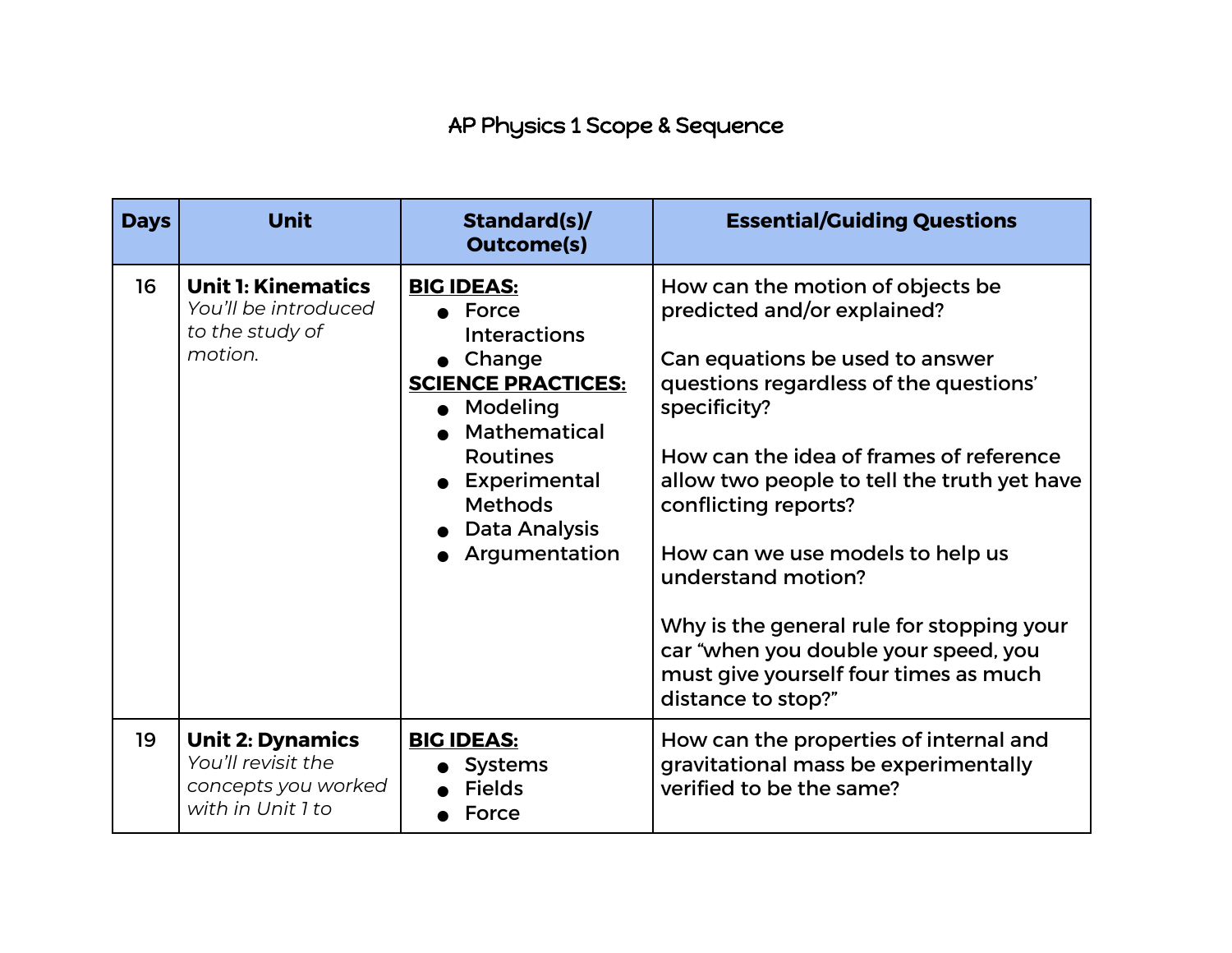|                | explore force, which<br>is the interaction of<br>an object with<br>another object.                                                                      | <b>Interactions</b><br>$\bullet$ Change<br><b>SCIENCE PRACTICES:</b><br>Modeling<br>$\bullet$<br><b>Mathematical</b><br><b>Routines</b><br>Experimental<br><b>Methods</b><br><b>Data Analysis</b><br>Argumentation<br>Make<br><b>Connections</b> | How do you decide what to believe about<br>scientific claims?<br>How does something we cannot see<br>determine how an object behaves?<br>How do objects with mass respond when<br>placed in a gravitational field?<br>Why is the acceleration due to gravity<br>constant on Earth's surface?<br>Are different kinds of forces really<br>different?<br>How can Newton's laws of motion be<br>used to predict the behavior of objects?<br>Why does the same push change the<br>motion of a shopping cart more than the<br>motion of a car? |
|----------------|---------------------------------------------------------------------------------------------------------------------------------------------------------|--------------------------------------------------------------------------------------------------------------------------------------------------------------------------------------------------------------------------------------------------|------------------------------------------------------------------------------------------------------------------------------------------------------------------------------------------------------------------------------------------------------------------------------------------------------------------------------------------------------------------------------------------------------------------------------------------------------------------------------------------------------------------------------------------|
| $\overline{7}$ | <b>Unit 3: Circular</b><br><b>Motion and</b><br><b>Gravitation</b><br>You'll build on your<br>understanding of<br>motion and force as<br>you study more | <b>BIG IDEAS:</b><br><b>Systems</b><br><b>Fields</b><br>Force<br><b>Interactions</b><br>$\bullet$ Change<br><b>SCIENCE PRACTICES:</b>                                                                                                            | How does changing the mass of an object<br>affect the gravitational force?<br>Why is a refrigerator hard to push in<br>space?<br>Why do we feel pulled toward Earth but                                                                                                                                                                                                                                                                                                                                                                  |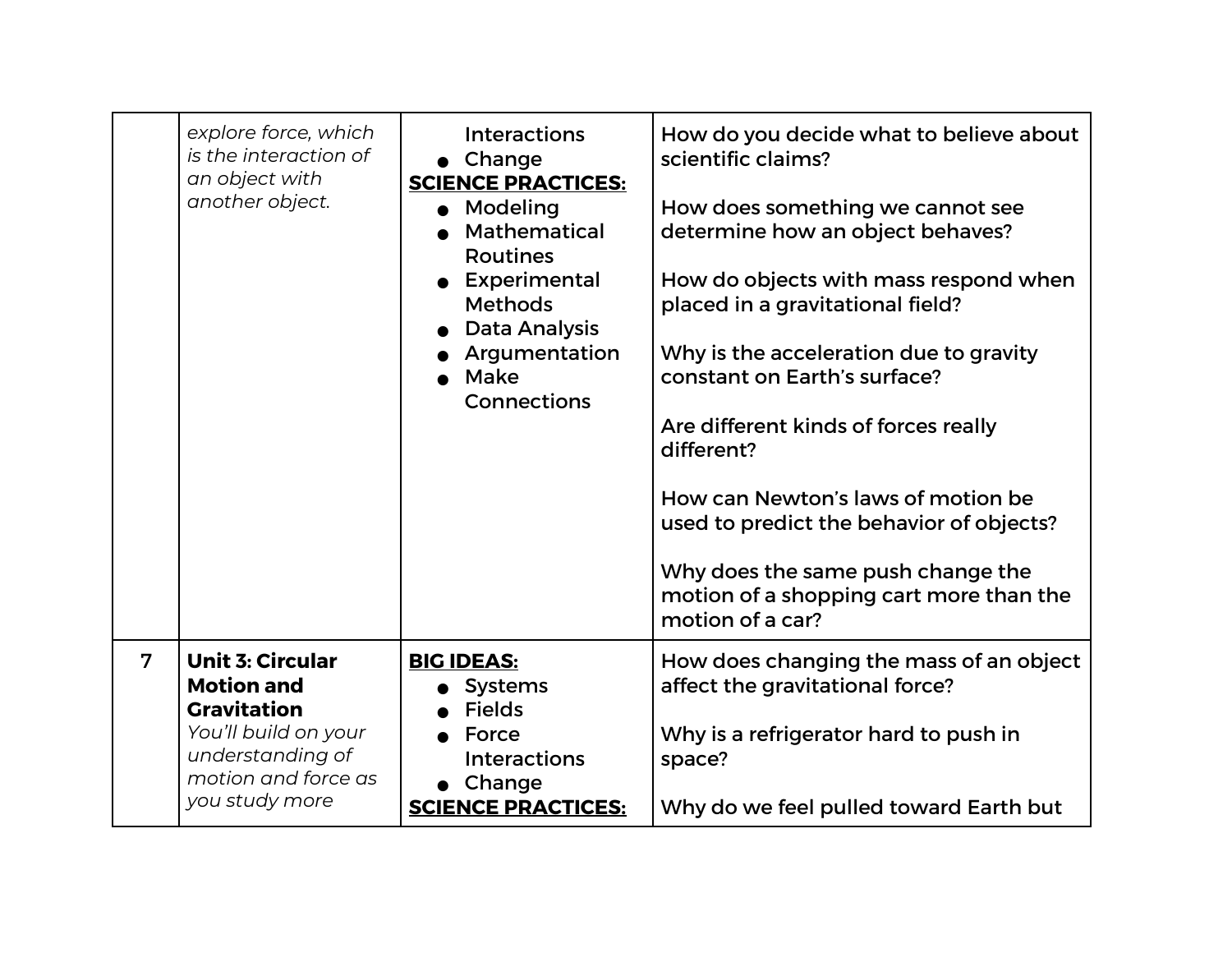|    | complex models of<br>motion, such as the<br>circular path of a<br>satellite orbiting a<br>planet.                       | Modeling<br><b>Mathematical</b><br><b>Routines</b><br>• Experimental<br><b>Methods</b><br>Data Analysis<br>Argumentation<br>Make<br><b>Connections</b>                      | not toward a pencil?<br>How can the acceleration due to gravity<br>be modified?<br>How can Newton's laws of motion be<br>used to predict the behavior of objects?<br>How can we use forces to predict the<br>behavior of objects and keep us safe?<br>How is the acceleration of the center of<br>mass of a system related to the net force<br>exerted on the system?<br>Why is it more difficult to stop a fully<br>loaded dump truck than a small<br>passenger car? |
|----|-------------------------------------------------------------------------------------------------------------------------|-----------------------------------------------------------------------------------------------------------------------------------------------------------------------------|-----------------------------------------------------------------------------------------------------------------------------------------------------------------------------------------------------------------------------------------------------------------------------------------------------------------------------------------------------------------------------------------------------------------------------------------------------------------------|
| 19 | <b>Unit 4: Energy</b><br>You'll learn the<br>definitions of and<br>relationships<br>between energy,<br>work, and power. | <b>BIG IDEAS:</b><br>Force<br><b>Interactions</b><br>Change<br>• Conservation<br><b>SCIENCE PRACTICES:</b><br>• Modeling<br>Mathematical<br><b>Routines</b><br>Experimental | How does pushing something give it<br>energy?<br>How is energy exchanged and<br>transformed within or between systems?<br>How does the choice of system influence<br>how energy is stored or how work is<br>done?                                                                                                                                                                                                                                                     |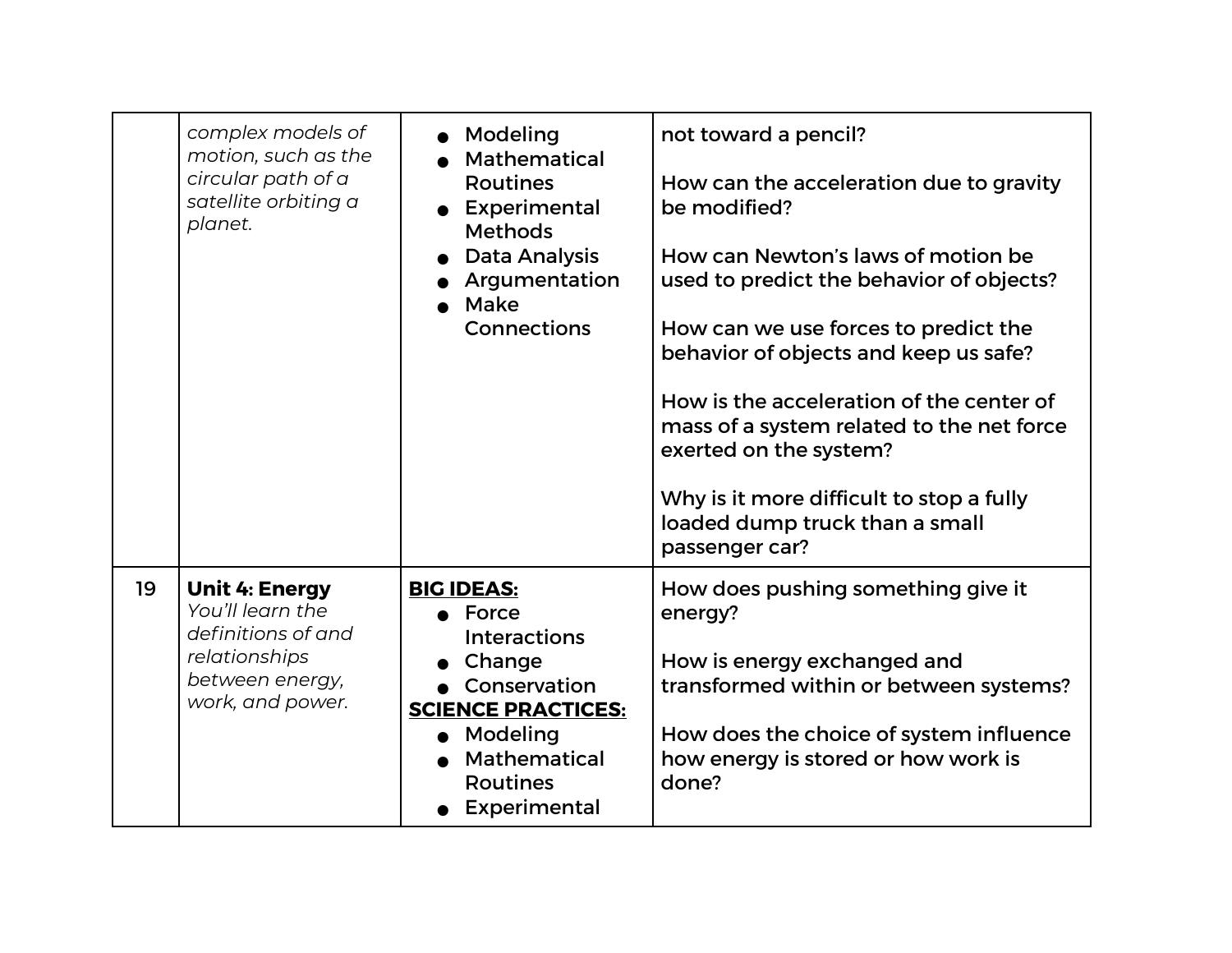|                 |                                                                                                                                                                                                           | <b>Methods</b><br><b>Data Analysis</b><br>Argumentation<br>Make<br>Connections                                                                                                                                                                 | How does energy conservation allow the<br>riders in the back car of a rollercoaster to<br>have a thrilling ride?<br>How can the idea of potential energy be<br>used to describe the work done to move<br>celestial bodies?<br>How is energy transferred between<br>objects or systems?<br>How does the law of conservation of<br>energy govern the interactions between<br>objects and systems? |
|-----------------|-----------------------------------------------------------------------------------------------------------------------------------------------------------------------------------------------------------|------------------------------------------------------------------------------------------------------------------------------------------------------------------------------------------------------------------------------------------------|-------------------------------------------------------------------------------------------------------------------------------------------------------------------------------------------------------------------------------------------------------------------------------------------------------------------------------------------------------------------------------------------------|
| 12 <sup>2</sup> | <b>Unit 5: Momentum</b><br>You'll explore the<br>relationship between<br>force, time, and<br>momentum and<br>learn to use the law<br>of conservation of<br>momentum to<br>analyze physical<br>situations. | <b>BIG IDEAS:</b><br>Force<br><b>Interactions</b><br>Change<br>Conservation<br><b>SCIENCE PRACTICES:</b><br>Modeling<br><b>Mathematical</b><br><b>Routines</b><br>Scientific<br>Questioning<br>Experimental<br><b>Methods</b><br>Data Analysis | How does pushing an object change its<br>momentum?<br>How do interactions with other objects or<br>systems change the linear momentum of<br>a system?<br>How is the physics definition of<br>momentum different from how<br>momentum is used to describe things in<br>everyday life?<br>How does the law of the conservation of<br>momentum govern interactions between                         |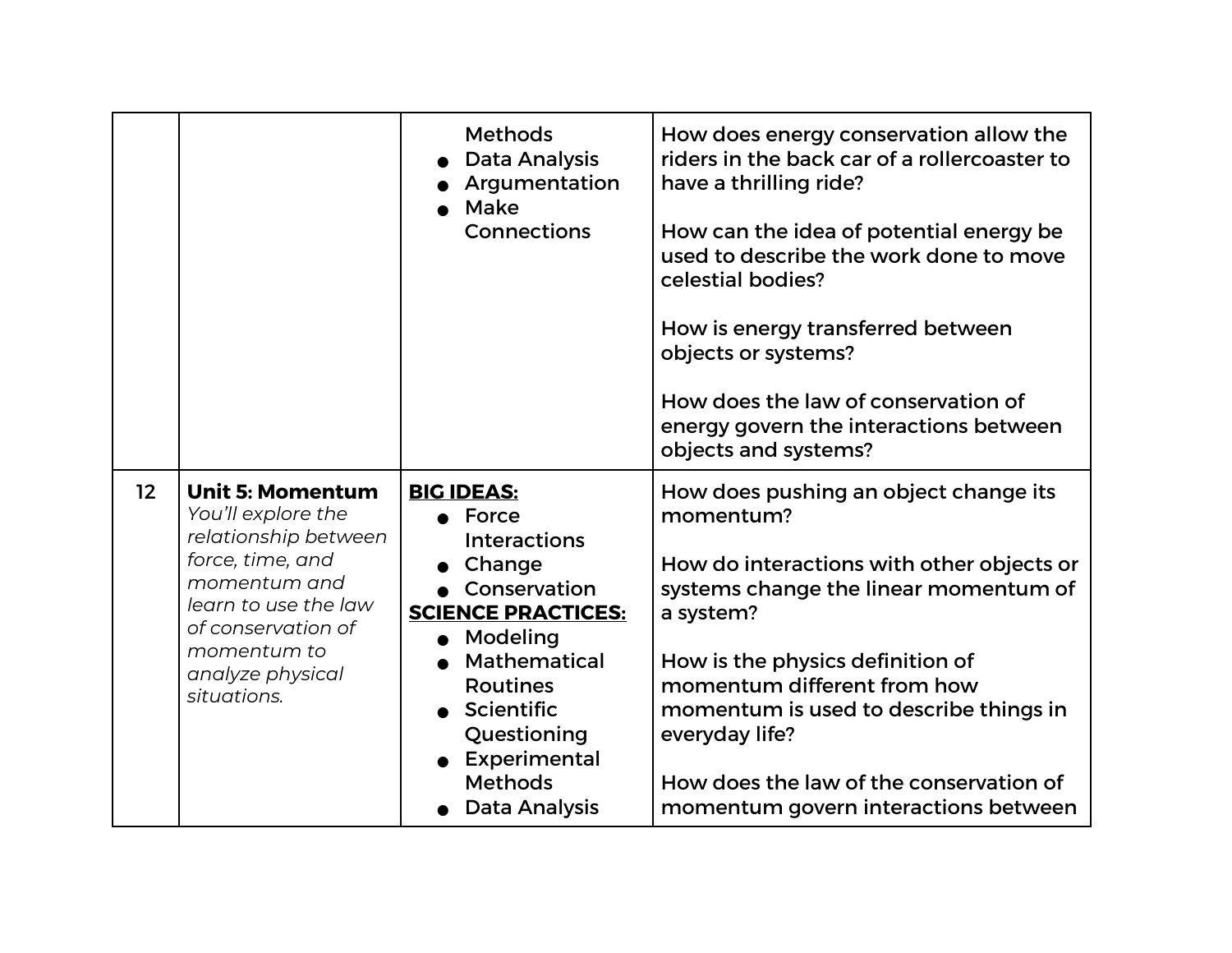|                 |                                                                                                                                                                                                                | Argumentation<br><b>Make</b><br><b>Connections</b>                                                                                                                                                                                                                   | objects or systems?<br>How can momentum be used to<br>determine fault in car crashes?                                                                                                                                                                                                                                                                                                                                                           |
|-----------------|----------------------------------------------------------------------------------------------------------------------------------------------------------------------------------------------------------------|----------------------------------------------------------------------------------------------------------------------------------------------------------------------------------------------------------------------------------------------------------------------|-------------------------------------------------------------------------------------------------------------------------------------------------------------------------------------------------------------------------------------------------------------------------------------------------------------------------------------------------------------------------------------------------------------------------------------------------|
| 2 <sup>2</sup>  | <b>Unit 6: Simple</b><br><b>Harmonic Motion</b><br>You'll use the tools,<br>techniques, and<br>models you've<br>learned in previous<br>units to analyze a<br>new type of motion:<br>simple harmonic<br>motion. | <b>BIG IDEAS:</b><br>$\bullet$ Force<br><b>Interactions</b><br>• Conservation<br><b>SCIENCE PRACTICES:</b><br>• Modeling<br><b>Mathematical</b><br><b>Routines</b><br>Experimental<br><b>Methods</b><br>Data Analysis<br>Argumentation<br>Make<br><b>Connections</b> | How does a restoring force differ from a<br>"regular" force?<br>How does the presence of restoring forces<br>predict and lead to harmonic motion?<br>How does a spring cause an object to<br>oscillate?<br>How can oscillations be used to make our<br>lives easier?<br>How does the law of conservation of<br>energy govern the interactions between<br>objects and systems?<br>How can energy stored in a spring be<br>used to create motion? |
| 12 <sub>2</sub> | <b>Unit 7: Torque and</b><br><b>Rotational Motion</b><br>You'll explore the<br>motion of an object<br>rotating around an<br>axis and you'll study                                                              | <b>BIG IDEAS:</b><br>$\bullet$ Force<br><b>Interactions</b><br>Change<br>Conservation                                                                                                                                                                                | How does a system at rotational<br>equilibrium compare to a system in<br>translational equilibrium?<br>How does the choice of system and                                                                                                                                                                                                                                                                                                        |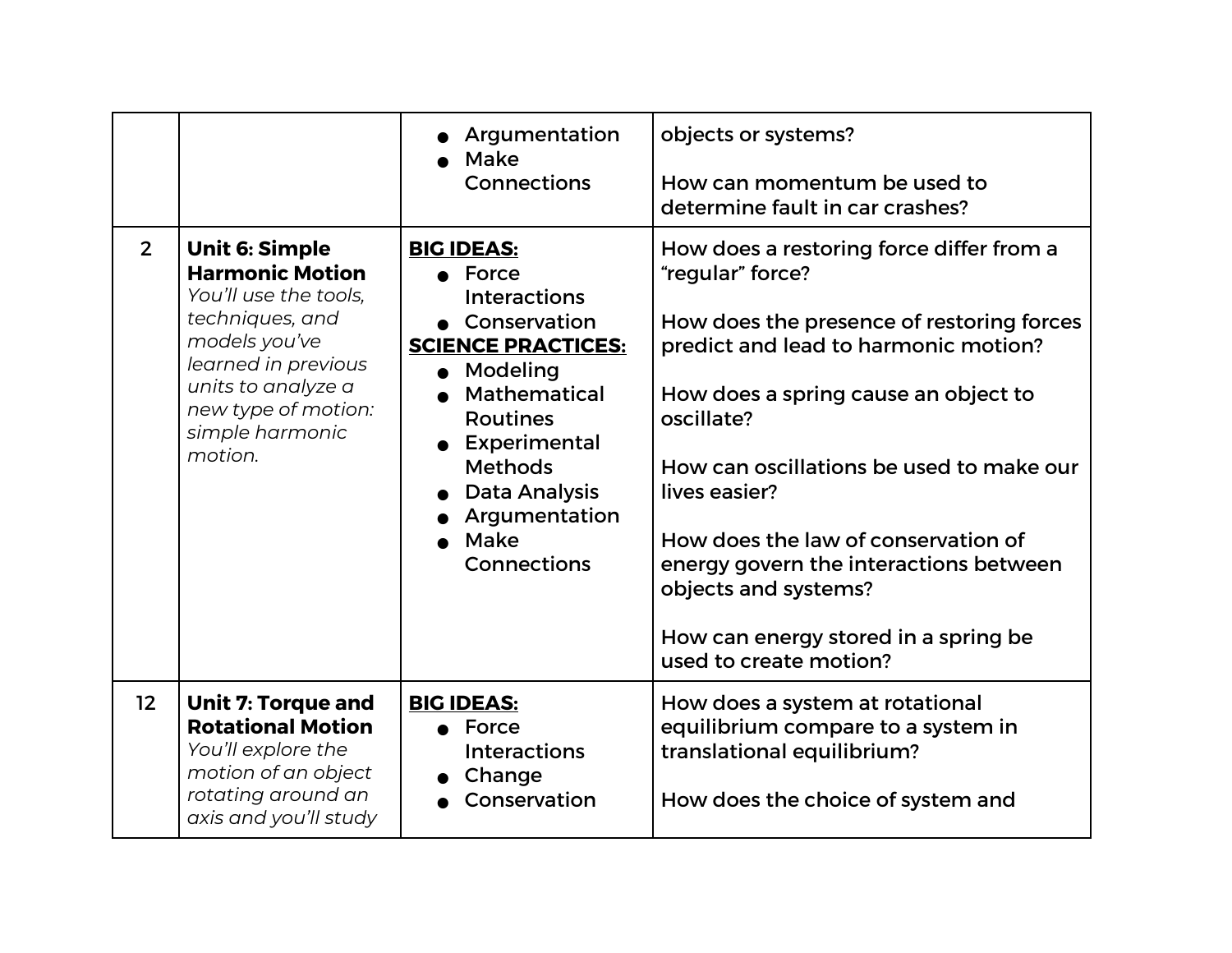|                | torque, the measure<br>of a force that can<br>cause rotational<br>motion.                                                               | <b>SCIENCE PRACTICES:</b><br>Modeling<br>Mathematical<br><b>Routines</b><br>• Scientific<br>Questioning<br>Experimental<br><b>Methods</b><br><b>Data Analysis</b><br>Argumentation<br>Make<br>Connections | rotation point affect the forces that can<br>cause a torque on an object or a system?<br>How can balanced forces cause rotation?<br>Why does it matter where the door<br>handle is placed?<br>Why are long wrenches more effective?<br>How can an external net torque change<br>the angular momentum of a system?<br>Why is a rotating bicycle wheel more<br>stable than a stationary one?<br>How does the conservation of angular<br>momentum govern interactions between<br>objects and systems?<br>Why do planets move faster when they<br>travel closer to the sun? |
|----------------|-----------------------------------------------------------------------------------------------------------------------------------------|-----------------------------------------------------------------------------------------------------------------------------------------------------------------------------------------------------------|-------------------------------------------------------------------------------------------------------------------------------------------------------------------------------------------------------------------------------------------------------------------------------------------------------------------------------------------------------------------------------------------------------------------------------------------------------------------------------------------------------------------------------------------------------------------------|
| $\overline{3}$ | <b>Unit 8: Electric</b><br><b>Charge and Electric</b><br><b>Force</b><br>You'll begin your<br>exploration of<br>electricity by learning | <b>BIG IDEAS:</b><br><b>Systems</b><br>Force<br><b>Interactions</b><br>Conservation<br><b>Waves</b>                                                                                                       | How does electric charge change the way<br>that something interacts with its<br>surroundings?<br>How do you decide what to believe about<br>scientific claims?                                                                                                                                                                                                                                                                                                                                                                                                          |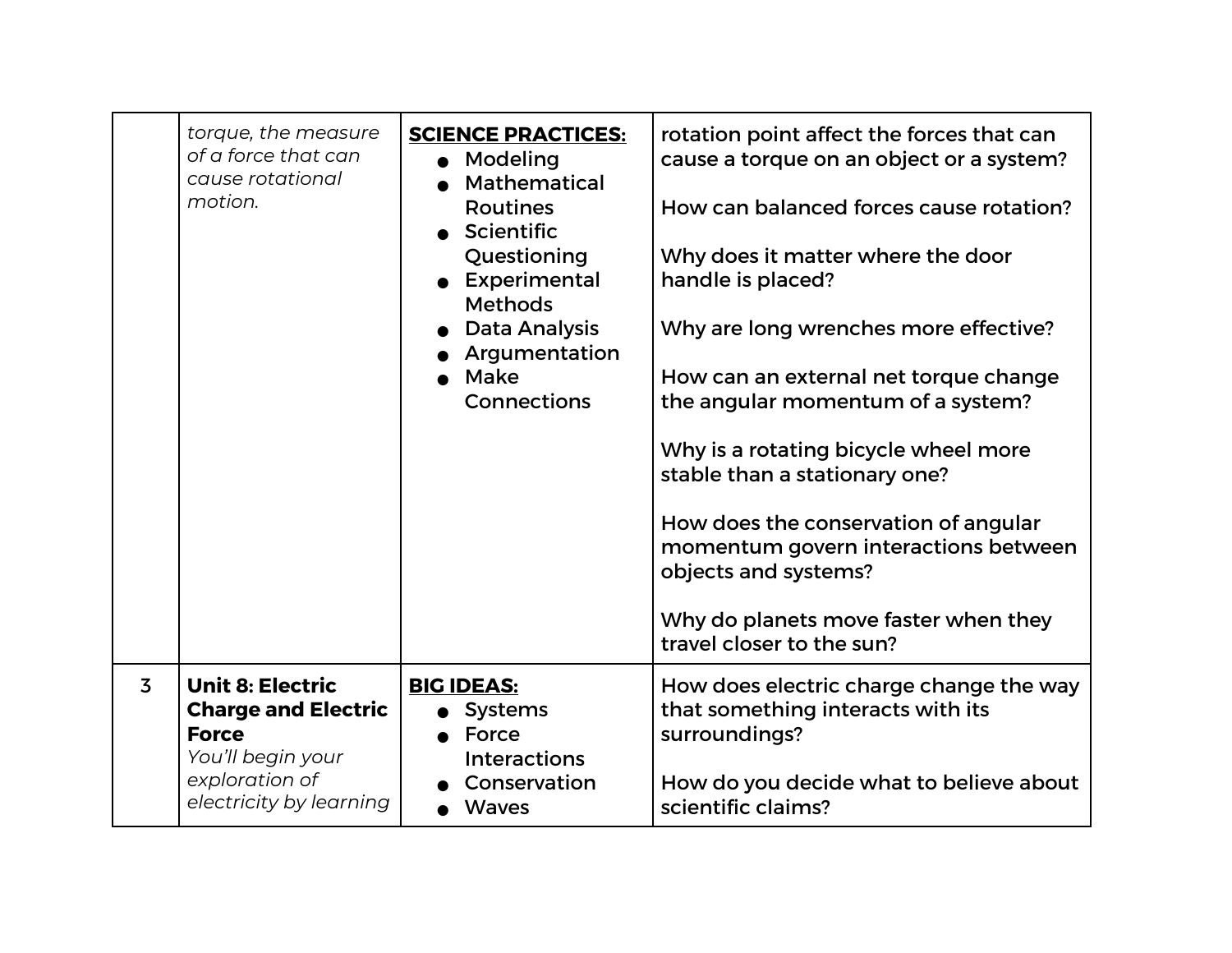|   | about the electric<br>force and the<br>properties and<br>interactions of<br>electric charges.                                                                                           | <b>SCIENCE PRACTICES:</b><br>Modeling<br>Mathematical<br><b>Routines</b><br>Argumentation<br>Make<br>Connections                                                                                                                                   | How does something we cannot see<br>determine how an object behaves?<br>How do charges exert forces on each<br>other?<br>How does the conservation of charge<br>help us understand how charged objects<br>behave?<br>Why can you stick a balloon on the<br>ceiling, if rubber is an insulator?                                                                                       |
|---|-----------------------------------------------------------------------------------------------------------------------------------------------------------------------------------------|----------------------------------------------------------------------------------------------------------------------------------------------------------------------------------------------------------------------------------------------------|--------------------------------------------------------------------------------------------------------------------------------------------------------------------------------------------------------------------------------------------------------------------------------------------------------------------------------------------------------------------------------------|
| 9 | <b>Unit 9: DC Circuits</b><br>You'll continue your<br>study of electricity by<br>examining electric<br>circuits and the<br>interactions between<br>current, resistance,<br>and voltage. | <b>BIG IDEAS:</b><br>• Systems<br>Conservation<br><b>SCIENCE PRACTICES:</b><br>Modeling<br>$\bullet$<br>Mathematical<br><b>Routines</b><br>• Experimental<br><b>Methods</b><br><b>Data Analysis</b><br>Argumentation<br>Make<br><b>Connections</b> | How do you decide what to believe about<br>scientific claims?<br>How does something we cannot see<br>determine how an object behaves?<br>How do the laws of conservation of<br>charge and energy allow us to light our<br>homes and businesses?<br>How does the conservation of charge<br>govern interactions between objects and<br>systems?<br>How does the law of conservation of |